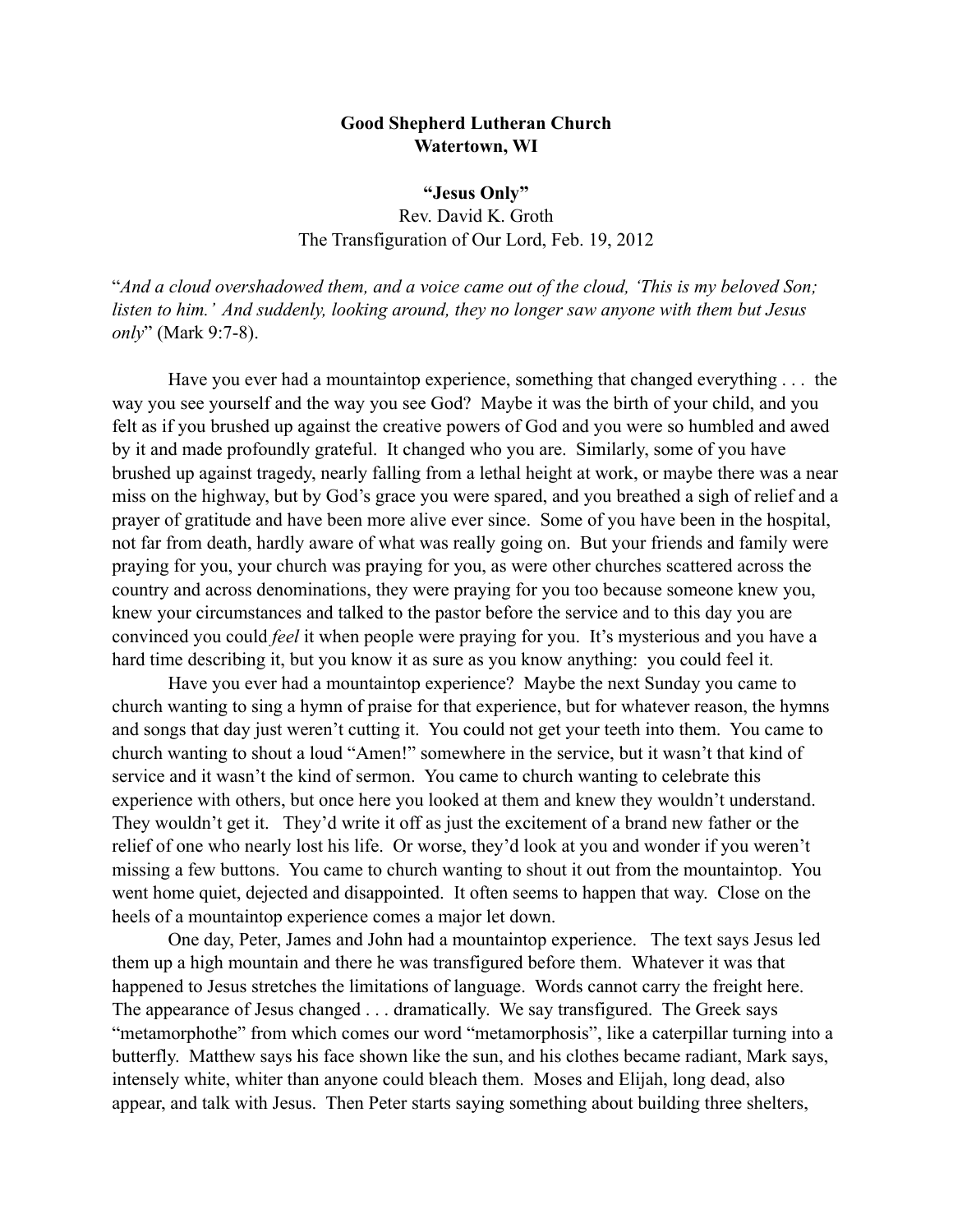because that's what Peter does when he's wound up: he starts talking without really having a good plan for what he wants to say. And then there's a bright cloud that envelops them all and a voice from within the cloud says, "This is my beloved Son; listen to him." And then . . . just like that, it's over. Moses and Elijah are gone. The cloud has disappeared. The voice is silent. The text says "they no longer saw anyone with them but Jesus only."

Jesus only. And you get the sense they disappointed. They saw Jesus only. His face no longer shining like the sun; his clothes no longer radiant, no longer intensely white. It's just Jesus again. It's Jesus only, and it's a letdown for Peter, James and John. They'd just glimpsed the glory of God but now it's back to the old, familiar Jesus. No more glory. No time to build tents. In fact, Jesus starts leading them down from that mountain.

On the way he charges them not to tell anyone what they had seen, until he has risen from the dead. There's that talk of death again! They hate it when he starts talking of suffering and death. That's not part of the plan, at least not part of their plan. They particularly hate the word cross which he's using lately. He seems to have his mind fixated on suffering and dying on a cross as if it were an irrational fear, a phobia. In fact, when Peter tried to reason with him, tell him that yes, crosses are real but the chances are slim of that happening to you so it's not worth worrying about. That's when Jesus let him have it. "Get behind me Satan. You do not have in mind the things of God but the things of man."

So, in short order they went from glimpsing the glory of God at the top of the mountain, to talking of crucifixion and death at the bottom. How very disappointing.

Have you ever had a mountaintop experience? They're nice. But they're unpredictable. You cannot really count on them, can you? You cannot make them happen. It would great to have our faith given a booster shot now and then by a mountaintop experience but you cannot force them, nor does God promise to give them. In fact, on this topic Jesus has some rather harsh words. "It's a wicked and adulterous generation that looks for signs and wonders." Apparently he doesn't think we should need them.

Another thing about mountaintop experiences, about signs and wonders is that once you've had one, you want another, and another after that. Once you've had one, you expect another, and are miffed and confused when God doesn't provide one when you or someone you loved really needed it. Doesn't God love us anymore? Sure he does. The Word makes that abundantly clear, but remember, you're not basing your faith on the Word anymore. You're basing it on signs and wonders because that's what sinners are inclined to do.

 We should not need these things to prop up our faith. He does not want us to base our faith on these fleeting experiences, because then our faith would also be fleeting. He wants us to put our trust in the Rock of his Word which is not fleeting. It is solid, reliable. You can study it. God speaks through it. Mountaintop experiences, they come and go, but the Word of the Lord stands forever. If we are to remain faithful unto death, we're going to need more than just a sensational experience now and then. To get through this life with faith intact, you need the objective, unchangeable Word of God in your hearts and minds and coursing through your blood.

Maybe that's why neither Peter, James nor John chose to give a personal account of the Transfiguration. They would each write parts of our New Testament, but none of them would write about the Transfiguration. Each in his own way points us back to Word and Sacrament. It